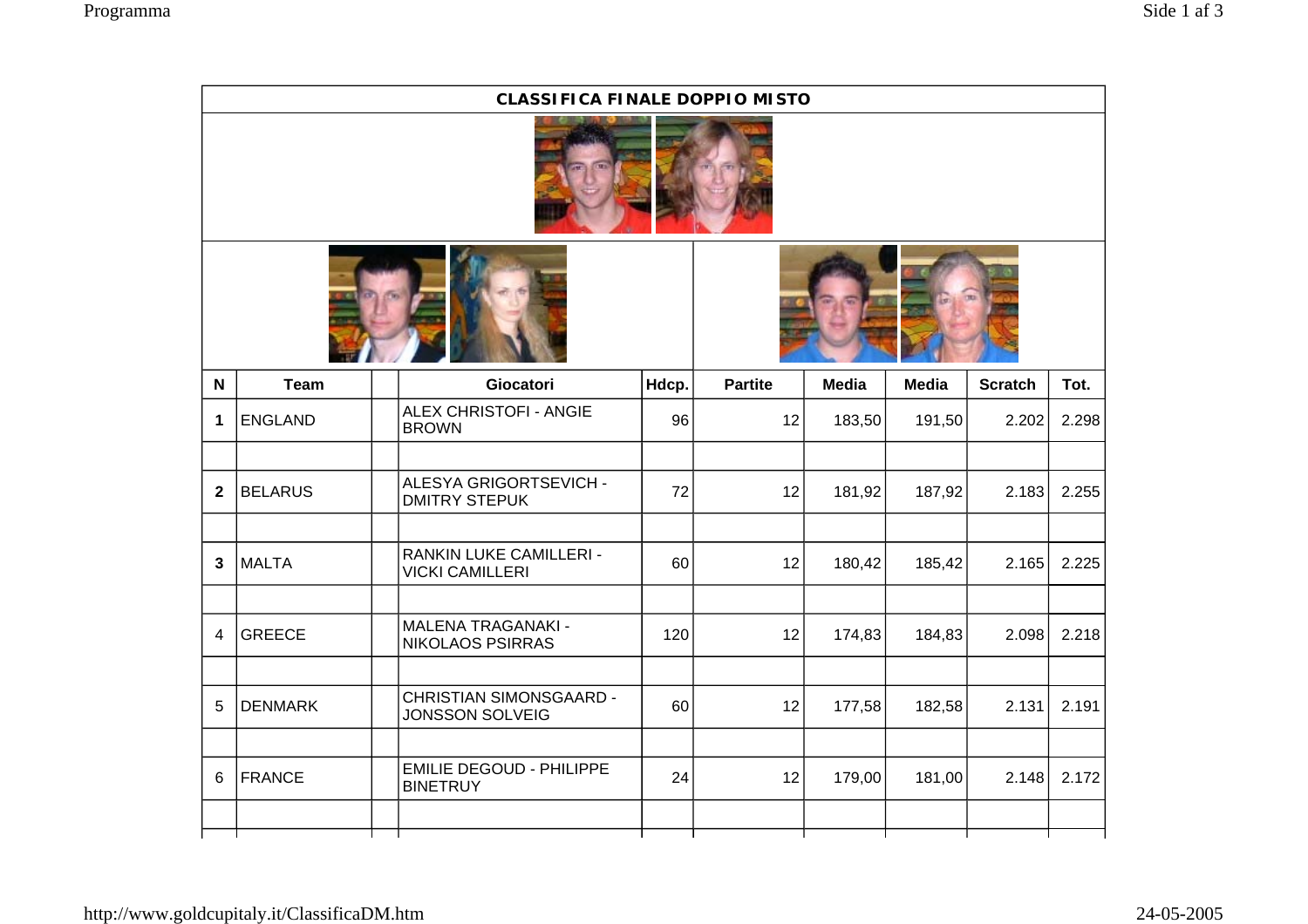| Side $2af 3$ |  |
|--------------|--|
|--------------|--|

| $\overline{7}$ | <b>CYPRUS</b>  | <b>COSTANTINOU COSTAKIS -</b><br>ELENA LAZAROU    | 108 | 12 | 171,67 | 180,67 | 2.060 | 2.168 |
|----------------|----------------|---------------------------------------------------|-----|----|--------|--------|-------|-------|
|                |                |                                                   |     |    |        |        |       |       |
| 8              | NORTH IRELAND  | KAREN PAYNE - PAUL<br><b>MCCAULEY</b>             | 36  | 12 | 177,33 | 180,33 | 2.128 | 2.164 |
|                |                |                                                   |     |    |        |        |       |       |
| 9              | <b>HUNGARY</b> | SAROLTA DOSZTALY - TAMAS<br><b>NEMETH</b>         | 114 | 12 | 167,00 | 176,50 | 2.004 | 2.118 |
|                |                |                                                   |     |    |        |        |       |       |
|                | 10 RUSSIA      | ELENA MIL'KOVITCH -<br>KONSTANTIN KOKORIN         | 120 | 12 | 165,75 | 175,75 | 1.989 | 2.109 |
|                |                |                                                   |     |    |        |        |       |       |
| 11             | SPAIN          | CARMEN CARNEIRO - MARTIN<br><b>MORCUENDE</b>      | 96  | 12 | 166,92 | 174,92 | 2.003 | 2.099 |
|                |                |                                                   |     |    |        |        |       |       |
|                | 12   WALES     | <b>ALISON ROBINSON - CHRIS</b><br><b>MAY</b>      | 54  | 12 | 170,08 | 174,58 | 2.041 | 2.095 |
|                |                |                                                   |     |    |        |        |       |       |
|                | 13   ITALIA    | ANITA STICCO - SANDRO<br>VAGGE                    | 12  | 12 | 173,00 | 174,00 | 2.076 | 2.088 |
|                |                |                                                   |     |    |        |        |       |       |
| 14             | <b>GERMANY</b> | MONIKA THEISSEN - WILLI<br><b>THEISSEN</b>        | 96  | 12 | 165,75 | 173,75 | 1.989 | 2.085 |
|                |                |                                                   |     |    |        |        |       |       |
| 15             | <b>UKRAINE</b> | FEDIR HORBENKO - MARYNA<br><b>PAPAY</b>           | 66  | 12 | 167,67 | 173,17 | 2.012 | 2.078 |
|                |                |                                                   |     |    |        |        |       |       |
| 16             | NETHERLANDS    | <b>BASTIEN BEETSTRA - CORRY</b><br><b>DEKKERS</b> | 84  | 12 | 166,00 | 173,00 | 1.992 | 2.076 |
|                |                |                                                   |     |    |        |        |       |       |
|                | 16   TURKEY    | <b>BERK PARLAK - GULHAN</b>                       | 12  | 12 | 172,00 | 173,00 | 2.064 | 2.076 |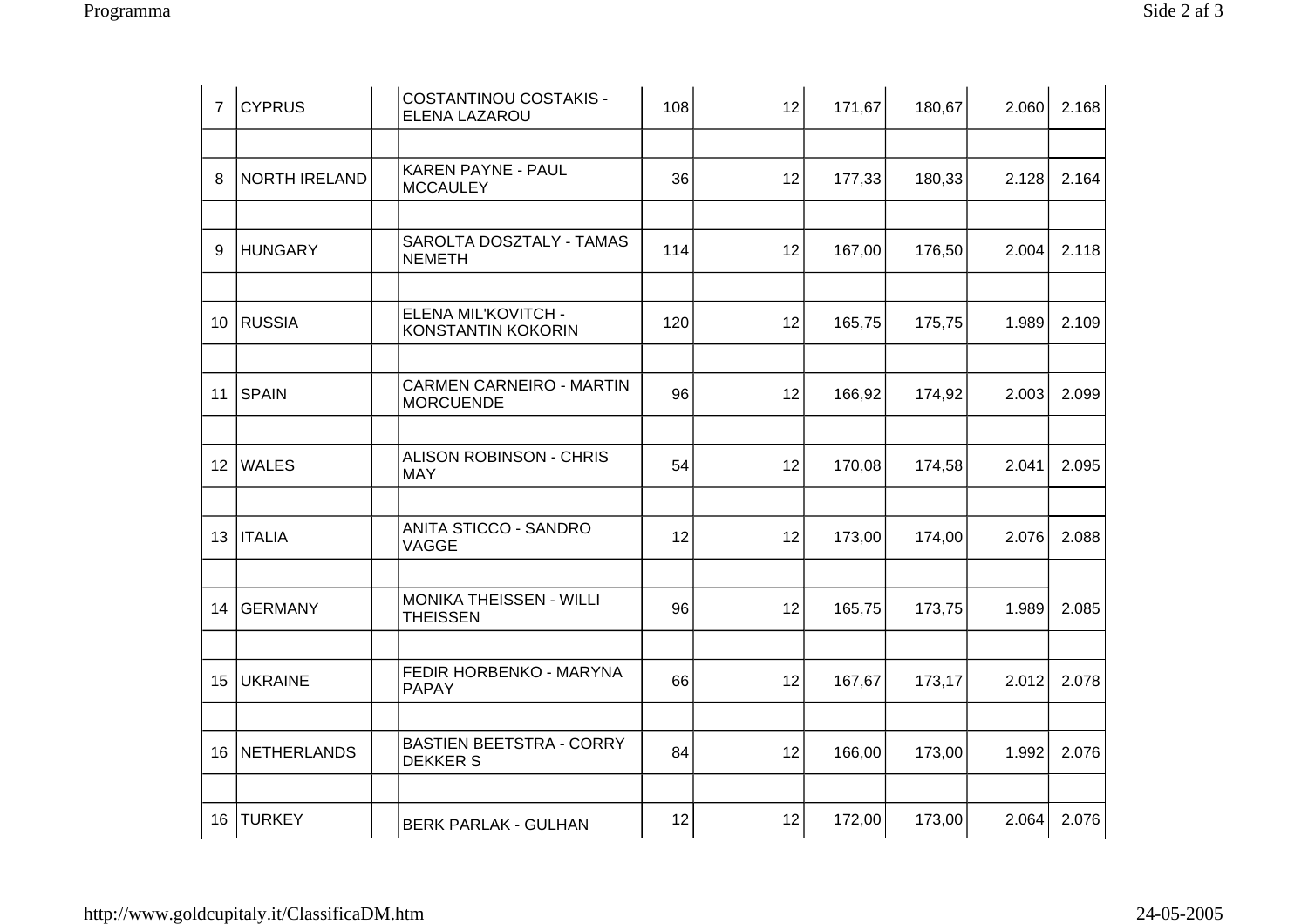|    |                | <b>AKSULAR</b>                                   |                 |    |        |        |       |       |
|----|----------------|--------------------------------------------------|-----------------|----|--------|--------|-------|-------|
|    |                |                                                  |                 |    |        |        |       |       |
| 18 | POLAND         | DOROTA PIWOWARCZYK -<br>SOBCZAK PIOTR            | 120             | 12 | 162,75 | 172,75 | 1.953 | 2.073 |
|    |                |                                                  |                 |    |        |        |       |       |
| 19 | <b>BELGIUM</b> | <b>JOSEE HELLEMANS - RAFAEL</b><br>VANBROEKHOVEN | 30              | 12 | 165,92 | 168,42 | 1.991 | 2.021 |
|    |                |                                                  |                 |    |        |        |       |       |
| 20 | <b>IRELAND</b> | LIAM MC CORMACK - LIZ RYAN                       | 108             | 12 | 154,25 | 163,25 | 1.851 | 1.959 |
|    |                |                                                  |                 |    |        |        |       |       |
| 21 | LUXEMBURG      | <b>CLAUDE OBERWEIS</b>                           | 12 <sup>2</sup> | 6  | 186,67 | 188,67 | 1.120 | 1.132 |
|    |                |                                                  |                 |    |        |        |       |       |
|    | s.j. ISRAEL    | LIAT VIZENFIELD - SIMON<br>MARELI                | 96              | 12 | 180,00 | 188,00 | 2.160 | 2.256 |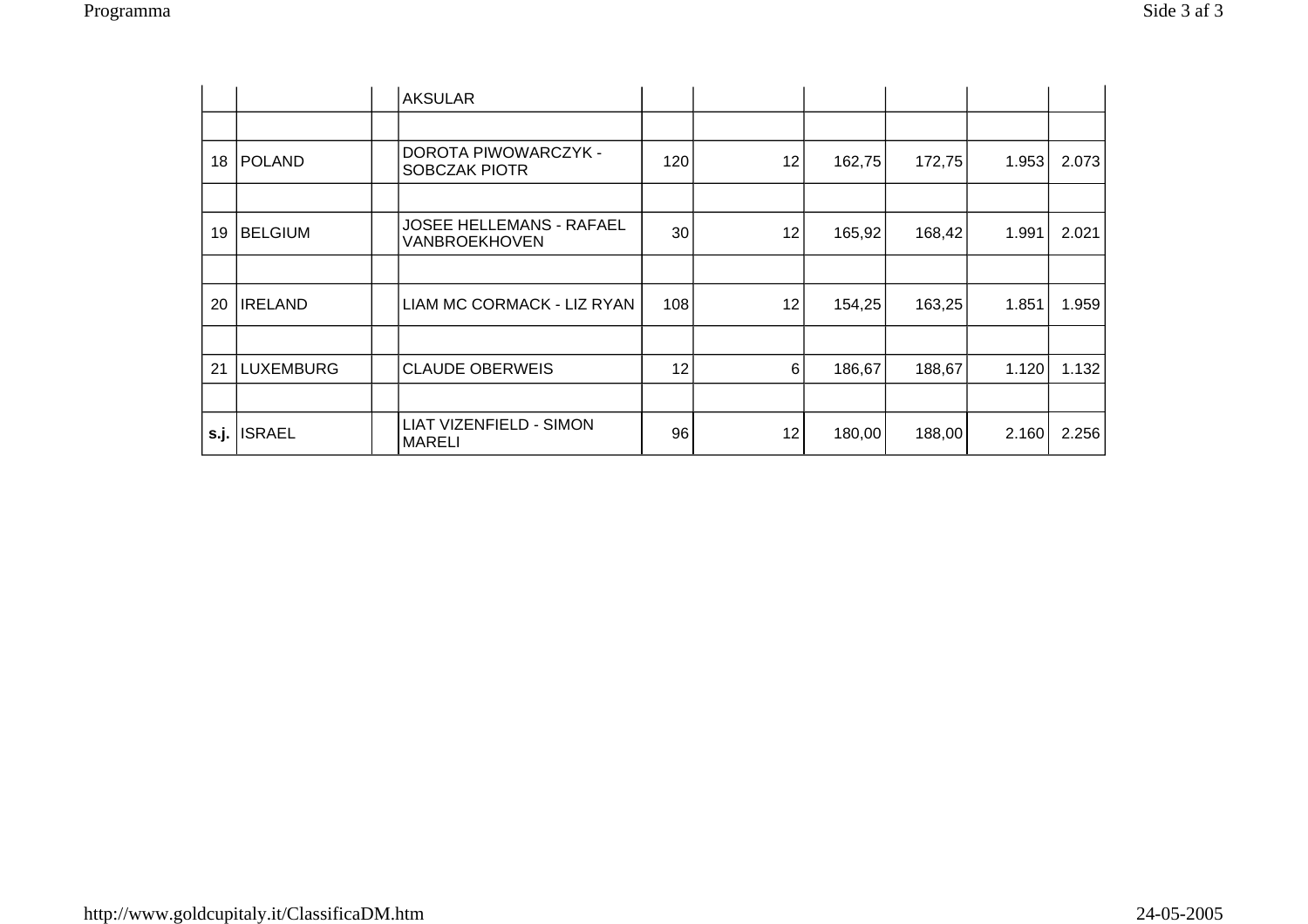| $\mathsf{N}$   | <b>Team</b>           | Giocatori                   | Hdcp. | <b>Partite</b> | <b>Media</b> | <b>Media</b> | <b>Scratch</b> | Tot.  |
|----------------|-----------------------|-----------------------------|-------|----------------|--------------|--------------|----------------|-------|
| 1              | ENGLAND1              | <b>ANGIE BROWN</b>          | 36    | 18             | 194,06       | 196,06       | 3.493          | 3.529 |
| $\overline{2}$ | CYPRUS1               | ELENA LAZAROU               | 54    | 18             | 182,83       | 185,83       | 3.291          | 3.345 |
| 3              | RUSSIA1               | ELENA MIL'KOVITCH           | 180   | 18             | 174,00       | 184,00       | 3.132          | 3.312 |
| 4              | <b>NORTH IRELAND1</b> | <b>KAREN PAYNE</b>          | 30    | 18             | 181,33       | 183,00       | 3.264          | 3.294 |
| 5              | SPAIN1                | <b>CARMEN CARNEIRO</b>      | 180   | 18             | 171,22       | 181,22       | 3.082          | 3.262 |
| 6              | GREECE1               | <b>MALENA TRAGANAKI</b>     | 180   | 18             | 170,67       | 180,67       | 3.072          | 3.252 |
| $\overline{7}$ | HUNGARY1              | SAROLTA DOSZTALY            | 180   | 18             | 170,39       | 180,39       | 3.067          | 3.247 |
| 8              | MALTA1                | <b>VICKI CAMILLERI</b>      | 132   | 18             | 172,72       | 180,06       | 3.109          | 3.241 |
|                |                       |                             |       |                |              |              |                |       |
| 9              | FRANCE1               | <b>EMILIE DEGOUD</b>        | 12    | 18             | 179,00       | 179,67       | 3.222          | 3.234 |
| 10             | IRELAND1              | <b>LIZ RYAN</b>             | 144   | 18             | 171,39       | 179,39       | 3.085          | 3.229 |
| 11             | NETHERLANDS1          | <b>CORRY DEKKER S</b>       | 180   | 18             | 169,28       | 179,28       | 3.047          | 3.227 |
| 12             | WALES1                | <b>ALISON ROBINSON</b>      | 144   | 18             | 170,44       | 178,44       | 3.068          | 3.212 |
| 13             | POLAND1               | DOROTA PIWOWARCZYK          | 180   | 18             | 167,17       | 177,17       | 3.009          | 3.189 |
| 14             | DENMARK1              | <b>JONSSON SOLVEIG</b>      | 180   | 18             | 166,50       | 176,50       | 2.997          | 3.177 |
| 15             | <b>TURKEY1</b>        | <b>GULHAN AKSULAR</b>       | 36    | 18             | 171,00       | 173,00       | 3.078          | 3.114 |
| 16             | <b>BELARUS1</b>       | <b>ALESYA GRIGORTSEVICH</b> | 120   | 18             | 166,28       | 172,94       | 2.993          | 3.113 |
| 17             | <b>ITALIA1</b>        | <b>ANITA STICCO</b>         | 12    | 18             | 171,61       | 172,28       | 3.089          | 3.101 |
| 18             | LUXEMBOURG1           | <b>PACER</b>                | 0     | 18             | 169,06       | 169,06       | 3.043          | 3.043 |
| 19             | UKRAINE1              | <b>MARYNA PAPAY</b>         | 180   | 18             | 156,11       | 166,11       | 2.810          | 2.990 |
| 20             | <b>BELGIUM1</b>       | <b>JOSEE HELLEMANS</b>      | 90    | 18             | 161,06       | 166,06       | 2.899          | 2.989 |
| 21             | GERMANY1              | <b>MONIKA THEISSEN</b>      | 180   | 18             | 153,06       | 163,06       | 2.755          | 2.935 |
| s.j.           | <b>ISRAEL1</b>        | <b>LIAT VIZENFIELD</b>      | 48    | 18             | 183,83       | 186,50       | 3.309          | 3.357 |

## **CLASSIFICA FINALE QUALIFICAZIONI - LE PRIME 8 ACCEDONO AL ROUND ROBIN**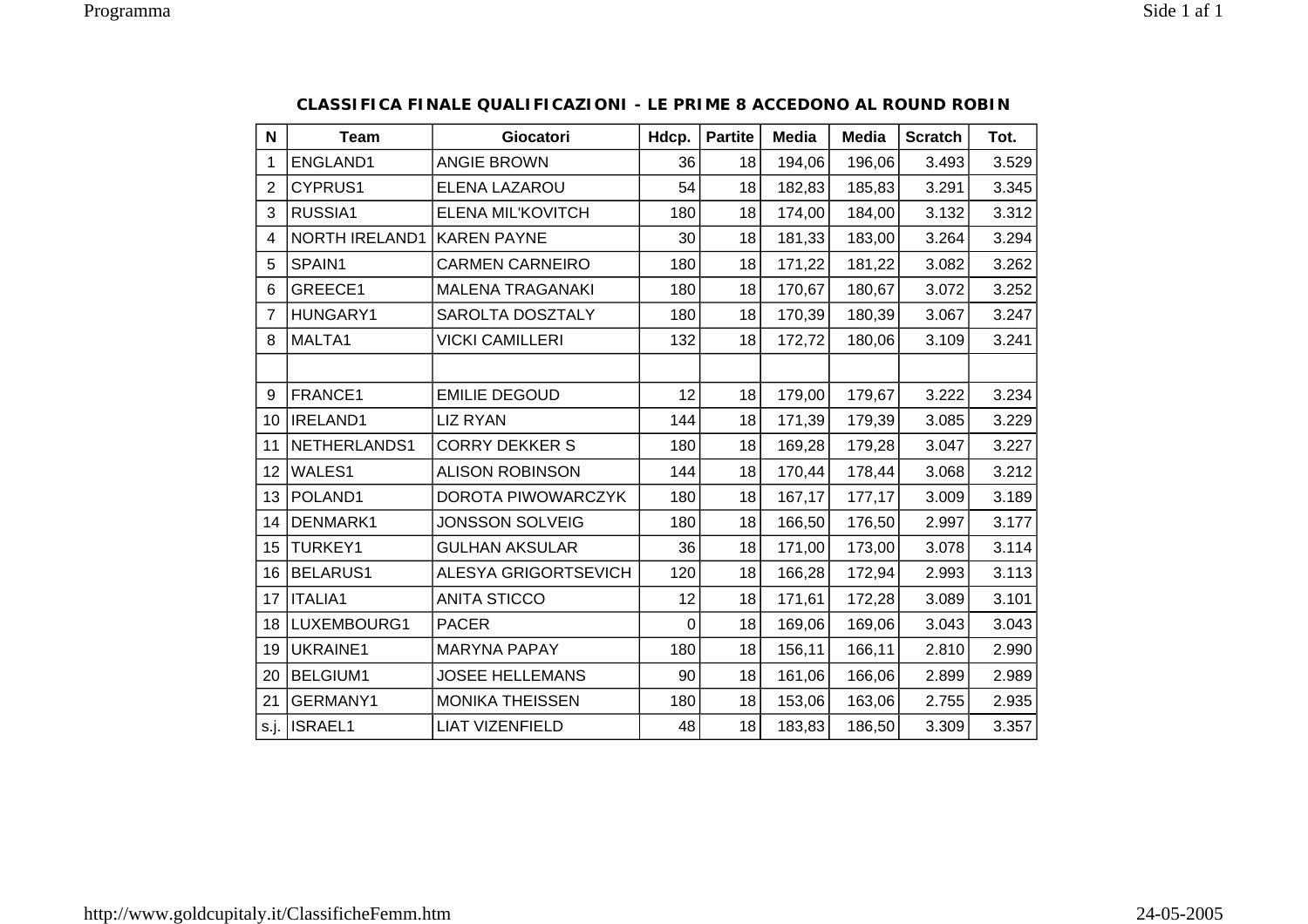| N               | <b>Team</b>                    | Giocatori                       | Hdcp.       | Partite         | Media              |               | Media Scratch | Tot.               |
|-----------------|--------------------------------|---------------------------------|-------------|-----------------|--------------------|---------------|---------------|--------------------|
| 1               | <b>FRANCE</b>                  | PHILIPPE BINETRUY               | 18          | 18 l            | 191,61             | 192,61        | 3.449         | 3.467              |
| $\overline{2}$  | <b>RUSSIA</b>                  | <b>KONSTANTIN KOKORIN</b>       | 144         | 18 <sup>1</sup> | 183,44 191,44      |               |               | $3.302 \mid 3.446$ |
| 3               | <b>CYPRUS</b>                  | <b>COSTANTINOU COSTAKIS</b>     | 150         | 18 <sup>1</sup> | 181,56 189,89      |               | 3.268         | 3.418              |
| 4               | <b>GREECE</b>                  | <b>NIKOLAOS PSIRRAS</b>         | 60          | 18 <sup>1</sup> |                    | 186,22 189,56 | 3.352         | 3.412              |
| 5               | <b>HUNGARY</b>                 | <b>TAMAS NEMETH</b>             | 54          | 18              | 186,11             | 189,11        | 3.350         | 3.404              |
| 6               | <b>NORTH</b><br><b>IRELAND</b> | PAUL MCCAULEY                   | 6           | 18              | 187,83 188,17      |               | 3.381         | 3.387              |
| 7               | <b>NETHERLANDS</b>             | <b>BASTIEN BEETSTRA</b>         | 24          | 18 <sup>1</sup> | 186,61             | 187,94        |               | $3.359 \mid 3.383$ |
| 8               | <b>ITALIA</b>                  | <b>SANDRO VAGGE</b>             | $\mathbf 0$ | 18              | 187,17 187,17      |               | 3.369         | 3.369              |
|                 |                                |                                 |             |                 |                    |               |               |                    |
| 9               | <b>BELARUS</b>                 | <b>DMITRY STEPUK</b>            | 24          |                 | 18   184,61        | 185,94        |               | 3.323 3.347        |
| 10 <sup>1</sup> | <b>IRELAND</b>                 | <b>LIAM MC CORMACK</b>          | 180         | 18 <sup>1</sup> | 172,61             | 182,61        | 3.107         | 3.287              |
| 11              | <b>BELGIUM</b>                 | RAFAEL<br>VANBROEKHOVEN         | 0           |                 | 18   181,61        | 181,61        | 3.269         | 3.269              |
| 12              | <b>ENGLAND</b>                 | <b>ALEX CHRISTOFI</b>           | 96          |                 | 18 174, 17 179, 50 |               | 3.135         | 3.231              |
| 13              | <b>WALES</b>                   | <b>CHRIS MAY</b>                | 6           |                 | 18 178,28 178,61   |               | 3.209         | 3.215              |
| 14              | <b>ISRAEL</b>                  | <b>SIMON MARELI</b>             | 144         | 18 <sup>1</sup> | 169, 17 177, 17    |               |               | $3.045$ 3.189      |
| 15 <sup>1</sup> | <b>POLAND</b>                  | SOBCZAK PIOTR                   | 180         | 18 <sup>1</sup> | 166,11 176,11      |               |               | 2.990 3.170        |
| 16 l            | <b>LUXEMBOURG</b>              | <b>CLAUDE OBERWEIS</b>          | 12          | 18              | 175,39 176,06      |               | 3.157         | 3.169              |
| 17              | <b>SPAIN</b>                   | <b>MARTIN MORCUENDE</b>         | 48          | 18              | 170,44 173,11      |               | 3.068         | 3.116              |
| 18              | <b>MALTA</b>                   | RANKIN LUKE CAMILLERI           | $\mathbf 0$ | 18              | 172,56 172,56      |               | 3.106         | 3.106              |
| 19              | <b>DENMARK</b>                 | <b>CHRISTIAN</b><br>SIMONSGAARD | $\Omega$    | 18 <sup>1</sup> | 171,89 171,89      |               | 3.094         | 3.094              |
| 20 <sub>1</sub> | <b>GERMANY</b>                 | <b>WILLI THEISSEN</b>           | 108         |                 | 18 164, 22 170, 22 |               |               | 2.956 3.064        |
| 21              | <b>UKRAINE</b>                 | <b>FEDIR HORBENKO</b>           | 18          | 18 <sup>1</sup> | 168,06 169,06      |               | 3.025         | 3.043              |
| 22              | <b>TURKEY</b>                  | <b>BERK PARLAK</b>              | 0           | 18              | 161,39 161,39      |               |               | 2.905 2.905        |

## **CLASSIFICA FINALE QUALIFICAZIONI - I PRIMI 8 ACCEDONO AL ROUND ROBIN**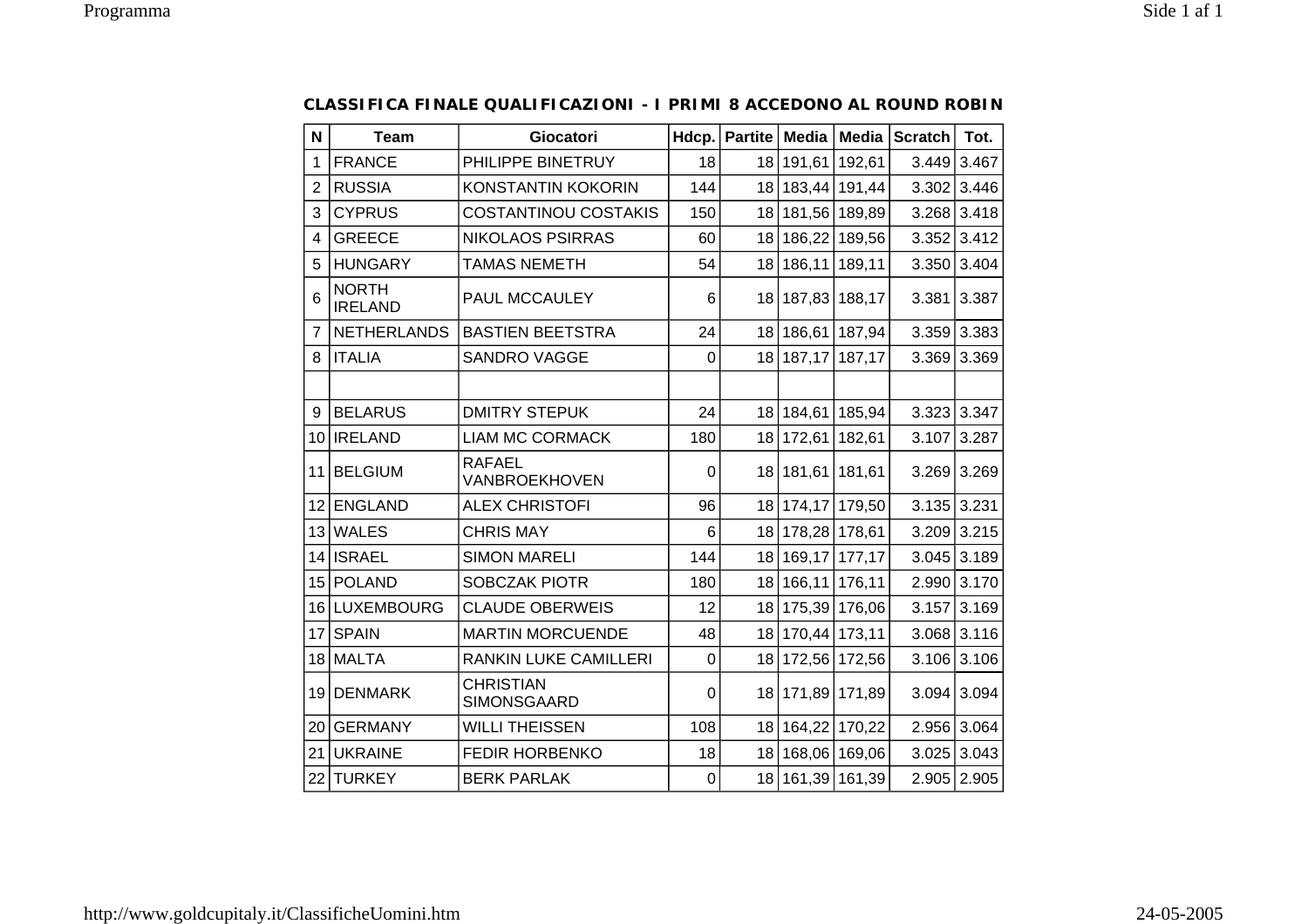| $\mathbf N$    | Team                     | Giocatori                         | Hdcp. | Abbuo | <b>Partite</b> | <b>Media</b> | <b>Media</b> | <b>Scratch</b> | Tot.  |
|----------------|--------------------------|-----------------------------------|-------|-------|----------------|--------------|--------------|----------------|-------|
| 1              | SPAIN1                   | <b>CARMEN CARNEIRO</b>            | 70    | 195   | $\overline{7}$ | 190,43       | 228,29       | 1.333          | 1.598 |
|                |                          |                                   |       |       |                |              |              |                |       |
| $\overline{2}$ | ENGLAND1                 | <b>ANGIE BROWN</b>                | 0     | 120   | $\overline{7}$ | 203,86       | 221,00       | 1.427          | 1.547 |
|                |                          |                                   |       |       |                |              |              |                |       |
| 3              | HUNGARY1                 | <b>SAROLTA</b><br><b>DOSZTALY</b> | 70    | 150   | 7              | 172,57       | 204,00       | 1.208          | 1.428 |
|                |                          |                                   |       |       |                |              |              |                |       |
| 4              | RUSSIA1                  | ELENA MIL'KOVITCH                 | 70    | 105   | $\overline{7}$ | 175,14       | 200,14       | 1.226          | 1.401 |
|                |                          |                                   |       |       |                |              |              |                |       |
| 5              | GREECE1                  | <b>MALENA</b><br><b>TRAGANAKI</b> | 70    | 90    | $\overline{7}$ | 169,86       | 192,71       | 1.189          | 1.349 |
|                |                          |                                   |       |       |                |              |              |                |       |
| 5              | CYPRUS1                  | ELENA LAZAROU                     | 0     | 120   | $\overline{7}$ | 175,57       | 192,71       | 1.229          | 1.349 |
|                |                          |                                   |       |       |                |              |              |                |       |
| $\overline{7}$ | <b>NORTH</b><br>IRELAND1 | <b>KAREN PAYNE</b>                | 0     | 30    | $\overline{7}$ | 172,14       | 176,43       | 1.205          | 1.235 |
|                |                          |                                   |       |       |                |              |              |                |       |
| 8              | MALTA1                   | <b>VICKI CAMILLERI</b>            | 42    | 30    | $\overline{7}$ | 160,29       | 170,57       | 1.122          | 1.194 |

## **CLASSIFICA ROUND ROBIN FEMMINILE - DOPO 7 PARTITE**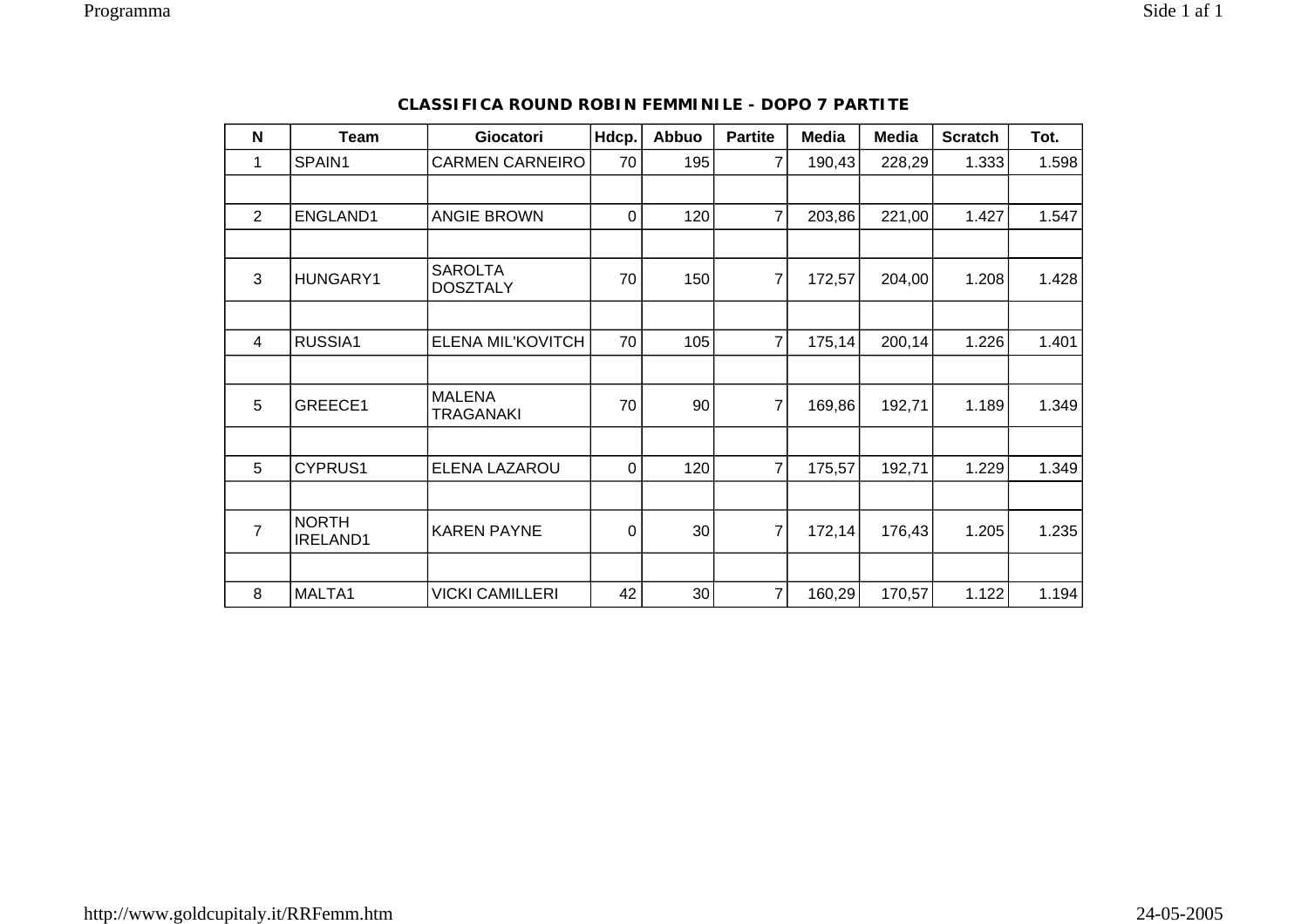| N              | Team                 | Giocatori                             | Hdcp.          | Abbuo           | <b>Partite</b> | <b>Media</b> | Media  | <b>Scratch</b> | Tot.  |
|----------------|----------------------|---------------------------------------|----------------|-----------------|----------------|--------------|--------|----------------|-------|
| 1              | <b>NORTH IRELAND</b> | PAUL MCCAULEY                         | 0              | 180             | 7              | 194,71       | 220,43 | 1.363          | 1.543 |
|                |                      |                                       |                |                 |                |              |        |                |       |
| 2              | <b>CYPRUS</b>        | <b>COSTANTINOU</b><br><b>COSTAKIS</b> | 56             | 150             | 7              | 188,71       | 218,14 | 1.321          | 1.527 |
|                |                      |                                       |                |                 |                |              |        |                |       |
| 3              | <b>ITALIA</b>        | <b>SANDRO VAGGE</b>                   | $\mathbf 0$    | 120             | 7              | 194,43       | 211,57 | 1.361          | 1.481 |
|                |                      |                                       |                |                 |                |              |        |                |       |
| 4              | <b>NETHERLANDS</b>   | <b>BASTIEN BEETSTRA</b>               | $\overline{0}$ | 120             | 7              | 184,29       | 201,43 | 1.290          | 1.410 |
|                |                      |                                       |                |                 |                |              |        |                |       |
| 5              | <b>GREECE</b>        | <b>NIKOLAOS PSIRRAS</b>               | $\mathbf 0$    | 120             | $\overline{7}$ | 178,43       | 195,57 | 1.249          | 1.369 |
|                |                      |                                       |                |                 |                |              |        |                |       |
| 6              | <b>RUSSIA</b>        | KONSTANTIN KOKORIN                    | 49             | 90              | 7              | 175,29       | 195,14 | 1.227          | 1.366 |
|                |                      |                                       |                |                 |                |              |        |                |       |
| $\overline{7}$ | <b>FRANCE</b>        | PHILIPPE BINETRUY                     | $\Omega$       | 30 <sup>°</sup> | 7              | 169,86       | 174,14 | 1.189          | 1.219 |
|                |                      |                                       |                |                 |                |              |        |                |       |
| 8              | <b>HUNGARY</b>       | <b>TAMAS NEMETH</b>                   | 0              | 30              | 7              | 157,86       | 162,14 | 1.105          | 1.135 |

## **CLASSIFICA ROUND ROBIN MASCHILE - DOPO 7 PARTITE**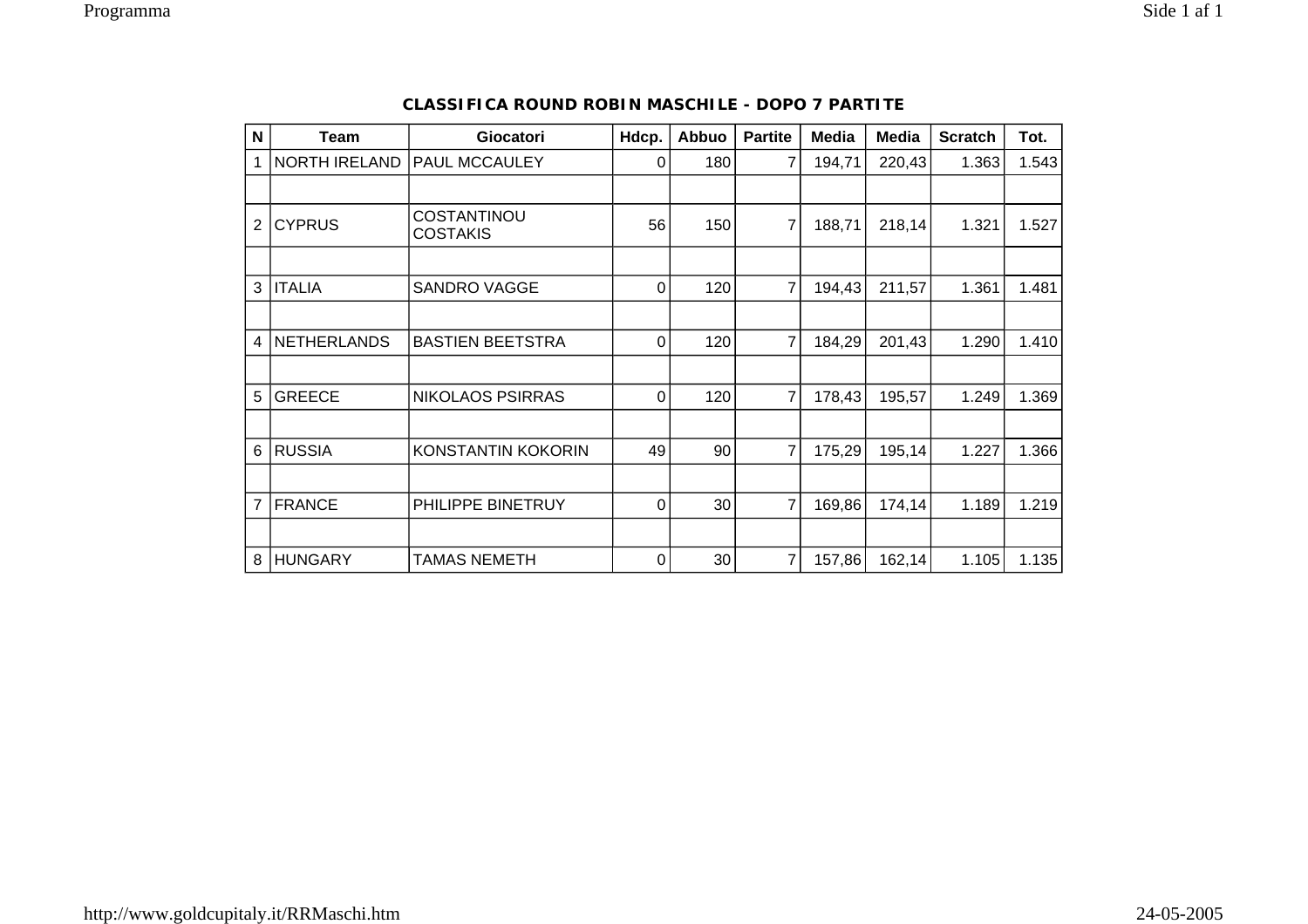|                                          | <b>STEPLADDER - DONNE</b>                            |                                            |
|------------------------------------------|------------------------------------------------------|--------------------------------------------|
| <b>ANGIE BROWN INGHILTERRA</b>           | <b>ORO</b>                                           |                                            |
| <b>ARGENTO</b><br>SPAGNA CARMEN CARNEIRO |                                                      | <b>BRONZO</b><br>SAROLTA DOSZTALY UNGHERIA |
| <b>SPAIN</b>                             | CARMEN CARNEIRO 343 357 ANGIE BROWN ENGLAND          |                                            |
|                                          | HUNGARY SAROLTA DOSZTALY 191 209 ANGIE BROWN ENGLAND |                                            |
|                                          |                                                      |                                            |